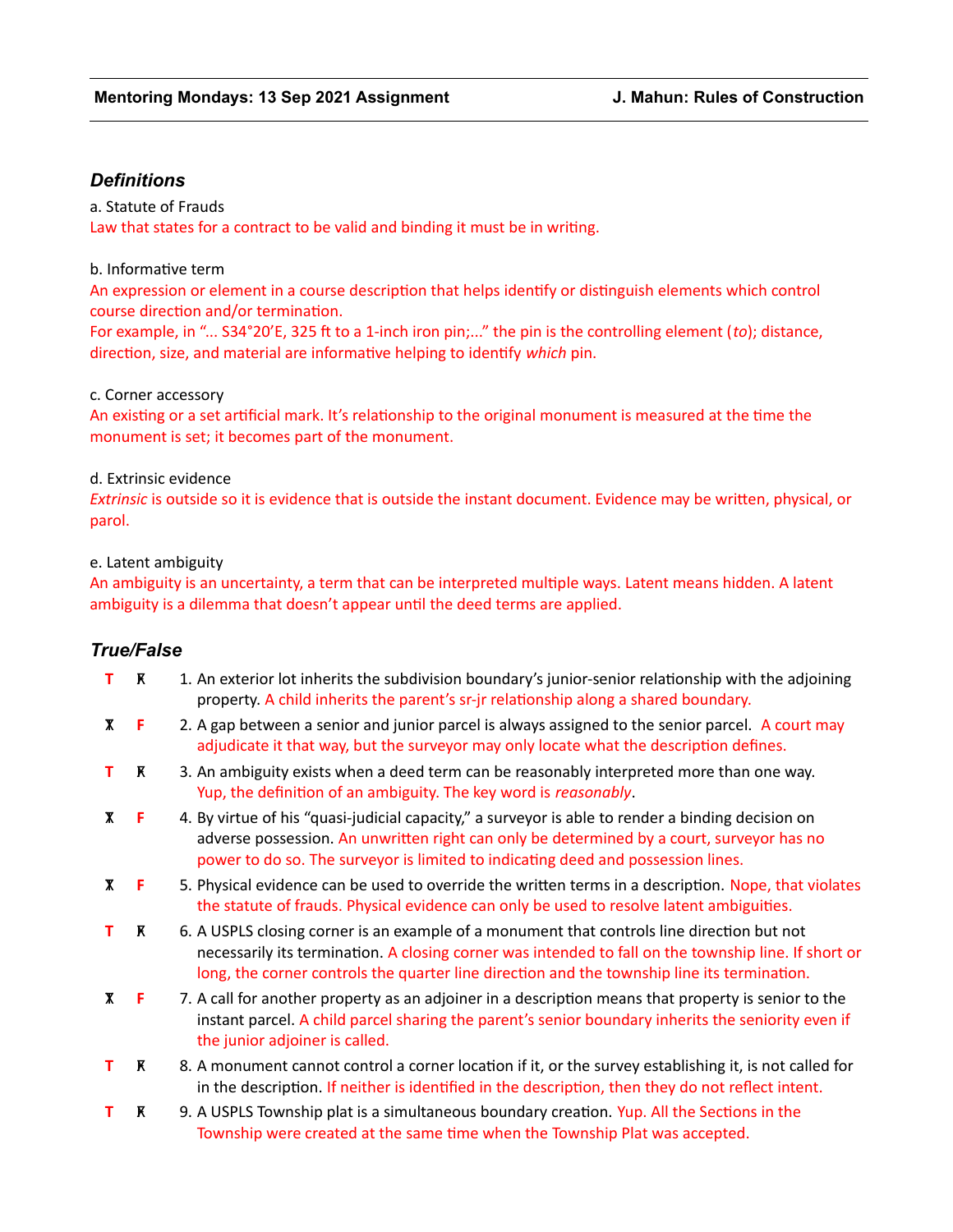**T R** 10. Once legally created, a boundary exists forever unless removed by another legal action. Yup. A boundary exists in perpetuity. Even unwritten rights do not change the original boundary location, they only affect ownership unless court orders descriptions to be rewritten.

## *Questions*

#### **Question (1)**

Arrange these potentially conflicting title elements in order of greatest to lest importance:

Monument, Area, Senior right, Direction, Right of possession

- 1. Right of possession
- 2. Senior right
- 3. Monument
- 4. Direction
- 5. Area

#### **Question (2)**

A corner at which there are no remaining traces of the original monument but whose accessories are intact is

a(n) corner. (a) found

accessories are part of the original monument

- (b) obliterated
- (c) lost
- (d) constructive

### **Question (3)**

What condition(s) must be met in order for a monument to control corner location?

- 1. Called for
- 2. Identifiable
- 3. Undisturbed

## **Question (4)**

What condition(s) must be met in order to accept a corner location by *common report*?

- 1. Reasonable/plausible location
- 2. Accepted by all concerned as correct
- 3. Location cannot be disproved

#### **Question (5)**

A parcel describe by metes and bounds was *probably* created by a **proposally** process.

- a. Combination
- b. Condemnation
- c. Sequential
- d. Simultaneous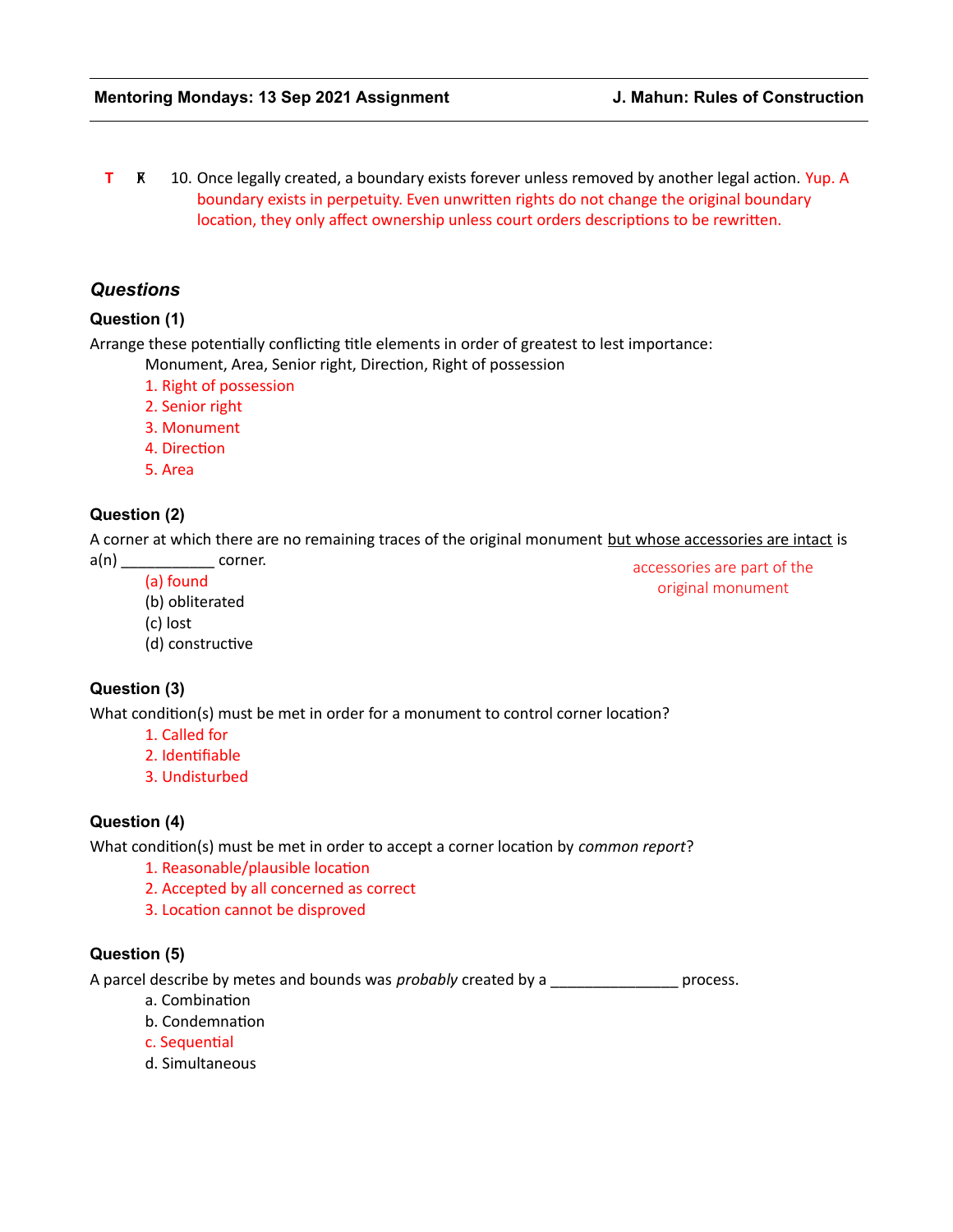### **Question (6)**

What is the difference, if any, between the following descriptions?

Northeast quarter of Section 15...

Northeast 160 acres of Section 15...

The first is an aliquot part description which may or may not contain 80 acres. It is also simultaneously created at the same time as the other three quarters so there are no sr-jr relationships.

The second is a quasi-metes and bounds description of a sequential division of a simultaneously created Section. It will have senior standing over the parent remainder and any other parcels later created off the parent. It contains 80 acres (controlling term).

### **Question (7)**

The description of a property is:

"...Beginning at a 1-inch diameter iron bar in the north line of the Pohl property; thence N10°20'E 241 ft to a 1/2-inch iron pin; thence N85°35'E 267 ft to a 1/2-inch iron pin; thence S18°45'W 283 ft; thence back to the point of beginning"

The surveyor performing the property resurvey finds the first two courses with no issues. However, the third course presents a dilemma. The magnified diagram below shows the situation with the third course.



Assuming no other evidence is available and using only the description, how should the surveyor locate the last two courses?

**Short answer:** Proceed at S18°45'W, ~281.7 ft, to Pohl's line and stop. Monument not called for, so it can't control. Neither can the 283 ft distance since that would violate Pohl's senior right.

**Longer answer:** Although we are looking for the termination of the third course, we can check the next course to see if it provides any additional informative terms, such as a distance back to the POB. In this case it doesn't but if it did that *might* help.

Regardless, we know the third course must stop at Pohl's senior line.

Does the monument have a controlling role? Why is it there? Accept because it's like the others? Accept by Common Report?